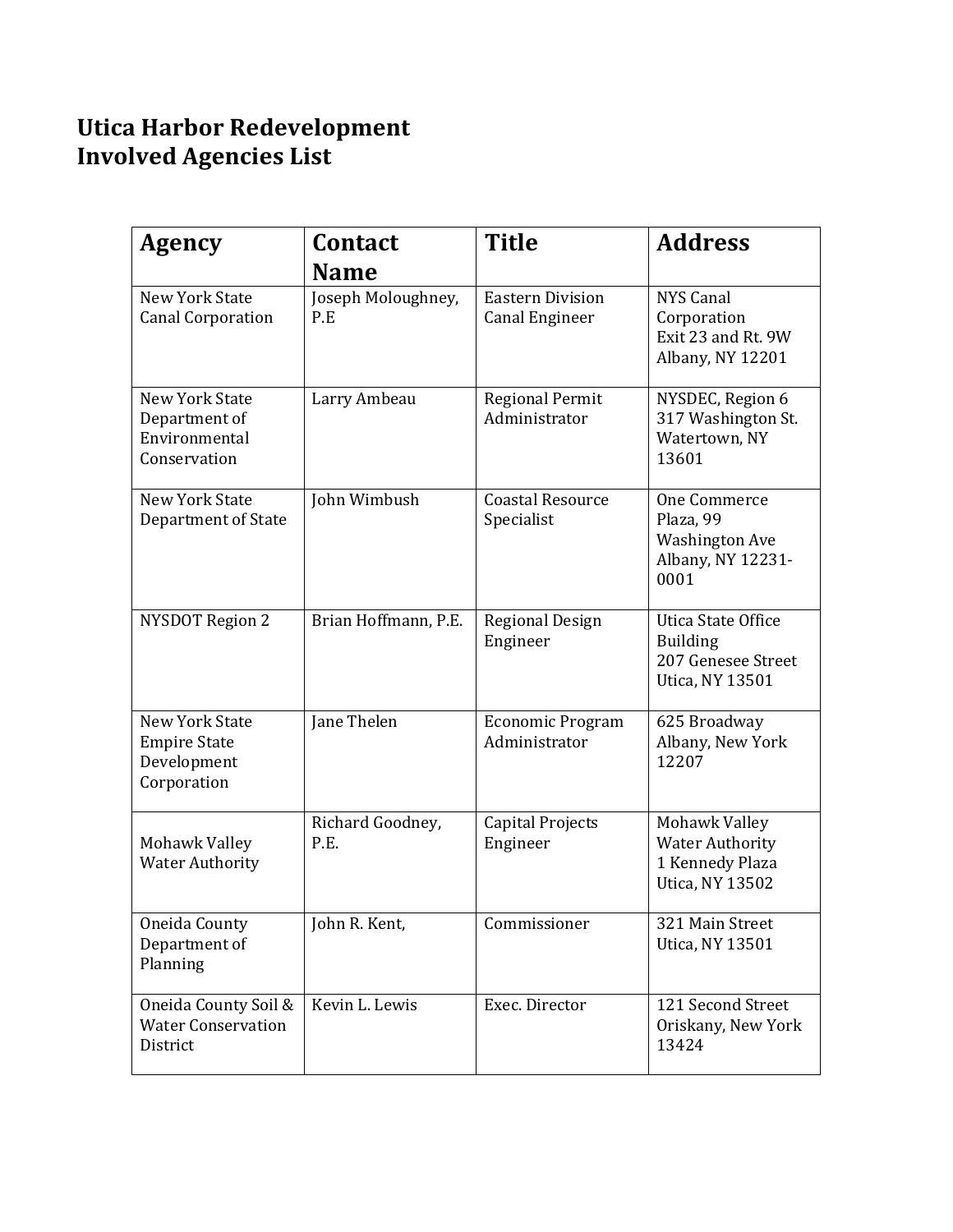| Oneida County<br>Department of<br>Water Quality &<br><b>Water Pollution</b><br>Control                                                    | Steven P. Devan, P.E. | Commissioner           | Post Office Box 442<br>Utica, New York<br>13503-0442                        |
|-------------------------------------------------------------------------------------------------------------------------------------------|-----------------------|------------------------|-----------------------------------------------------------------------------|
| Oneida County<br>Department of<br>Health                                                                                                  | Phyllis Ellis         | Director               | 185 Genesee Street<br>Utica, NY 13501                                       |
| New York State<br>Division for Historic<br>Preservation<br>New York State<br>Office of Parks,<br>Recreation &<br>Historic<br>Preservation | Ruth Pierpont         | Deputy<br>Commissioner | Peebles Island State<br>Park<br>P.O. Box 189<br>Waterford, NY<br>12188-0189 |